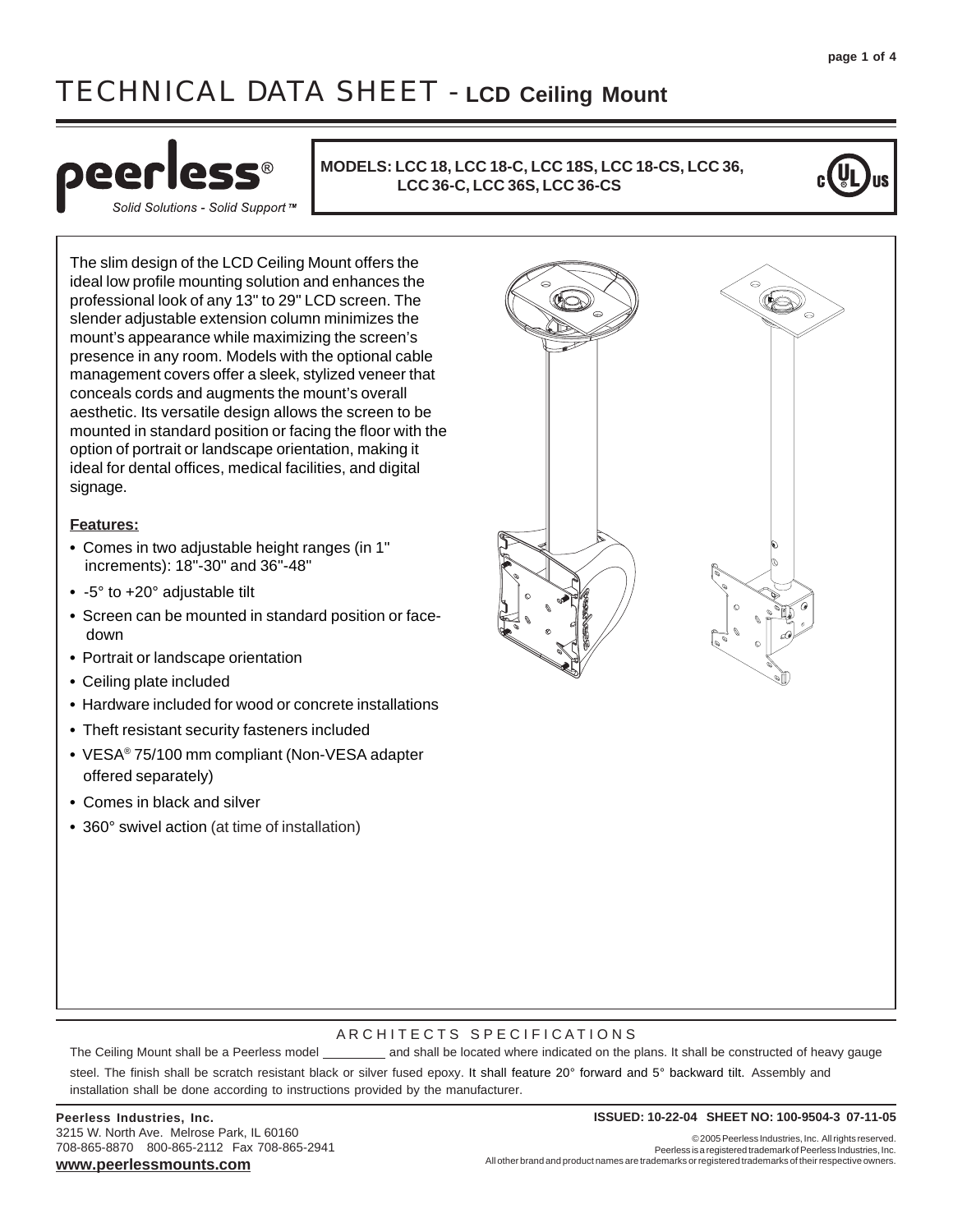#### **Accessories:**

- **•** Lightweight Adjustable Suspended Ceiling Kit (CMJ 500)
- **•** Lightweight Suspended Ceiling Kit (CMJ 455)
- **•** Accessory Pack for CMJ 455 (ACC 455)
- **•** Lightweight Cathedral Ceiling Plate (ACC 912)
- **•** Unistrut or Structural Ceiling Plates (CMJ 300, CMJ 310)
- **•** Anti-Vibration Ceiling Plates (ACC 845)
- **•** I-Beam Clamps (ACC 558, ACC 559)
- **•** Truss Ceiling Adapter (ACC 557)
- **•** Unistrut Adapter (ACC 550)
- **•** Escutcheon Ring (ACC 640)
- **•** Round Ceiling Plate (ACC 570)
	- **LCC 18, LCC 18S Dimensions: Weight:** 3.9 lb (1.8 kg)

# **Shipping weight:** 4.6 lb (2.1 kg)

**Maximum Load Capacity:** 40 lb (18.1 kg)

## **Shipping Carton dimensions:**

 $L = 26.25$  in (667 mm)  $W = 7.5$  in (191 mm)  $H = 3.25$  in (83 mm)

# **LCC 36, LCC 36S Dimensions: Weight:**

5.4 lb (2.4 kg) **Shipping weight:**

6.2 lb (2.8 kg)

**Maximum Load Capacity:** 40 lb (18.1 kg)

**Shipping Carton dimensions:**  $L = 39$  in (991 mm)  $W = 4$  in (102 mm)

 $H = 4.5$  in (114 mm)

# **LCC 18-C, LCC 18-CS**

**Dimensions: Weight:** 5.4 lb (2.4 kg)

#### **Shipping weight:** 7.3 lb (3.3 kg)

**Maximum Load Capacity:** 40 lb (18.1 kg)

# **Shipping Carton dimensions:**

 $L = 31.75$  in (806 mm)  $W = 12$  in (305 mm)  $H = 4$  in (102 mm)

# **LCC 36-C, LCC 36-CS Dimensions: Weight:**

7.4 lb (3.4 kg)

**Shipping weight:** 10.6 lb (4.8 kg)

**Maximum Load Capacity:** 40 lb (18.1 kg)

**Shipping Carton dimensions:**  $L = 46$  in (1168 mm)  $W = 12$  in (305 mm)

 $H = 4$  in (102 mm)

- **•** Cord Wrap (ACC 852(W)(S))
- **•** 3/4" Pipe Reducer (ACC 913)
- **•** Fixed Length 1 1/2" Extension Columns (EXT models)
- **•** Adjustable Length 1 1/2" Extension Columns (ADJ models)
- **•** Extension Column Stabilizer Kit (ACC 050)
- **•** Extension Column Connector (ACC 109)
- **•** 1/2" Threaded Rod (ACC 820)
- **•** Threaded Rod Adapter (ACC 810)
- **•** Non-VESA Adapter Plates (LC models)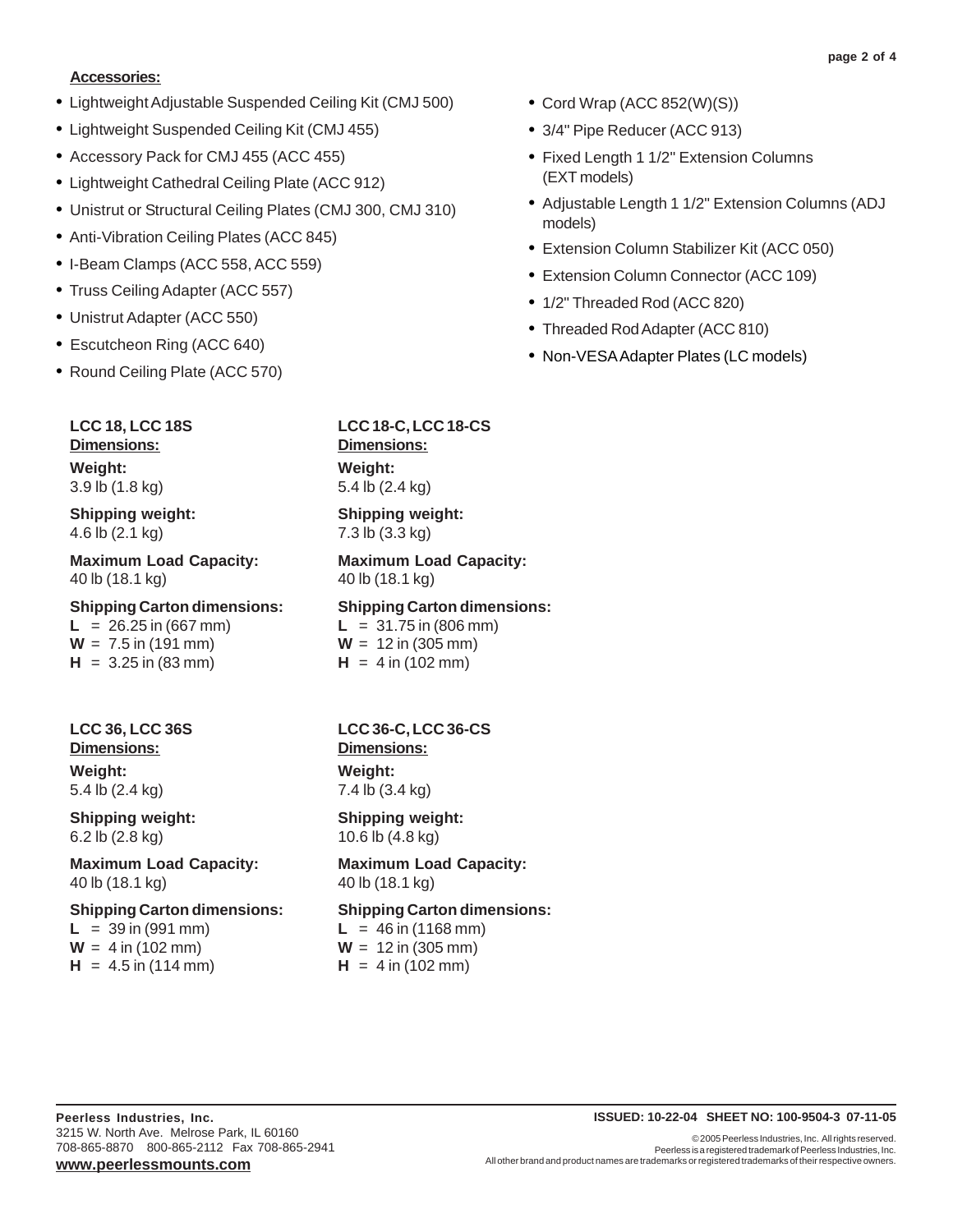

| Model#             | Length (L) - adjustable<br>at 1" increments<br>in. $(mm)$ | Length (L1) - adjustable<br>at 1" increments<br>in. $(mm)$ |
|--------------------|-----------------------------------------------------------|------------------------------------------------------------|
| LCC 18, LCC 18-C   | 17.125 (435) min. 30.125 (765) max.                       | 18.92 (481) min. 31.92 (811) max.                          |
| LCC 18S, LCC 18-CS |                                                           |                                                            |
| LCC 36, LCC 36-C   | 34.625 (879) min. 47.625 (1210) max.                      | 36.42 (925) min. 49.42 (1255) max.                         |
| LCC 36S, LCC 36-CS |                                                           |                                                            |



3215 W. North Ave. Melrose Park, IL 60160 708-865-8870 800-865-2112 Fax 708-865-2941 **www.peerlessindustries.com**

© 2005 Peerless Industries, Inc. All rights reserved. Peerless is a registered trademark of Peerless Industries, Inc. All other brand and product names are trademarks or registered trademarks of their respective owners.